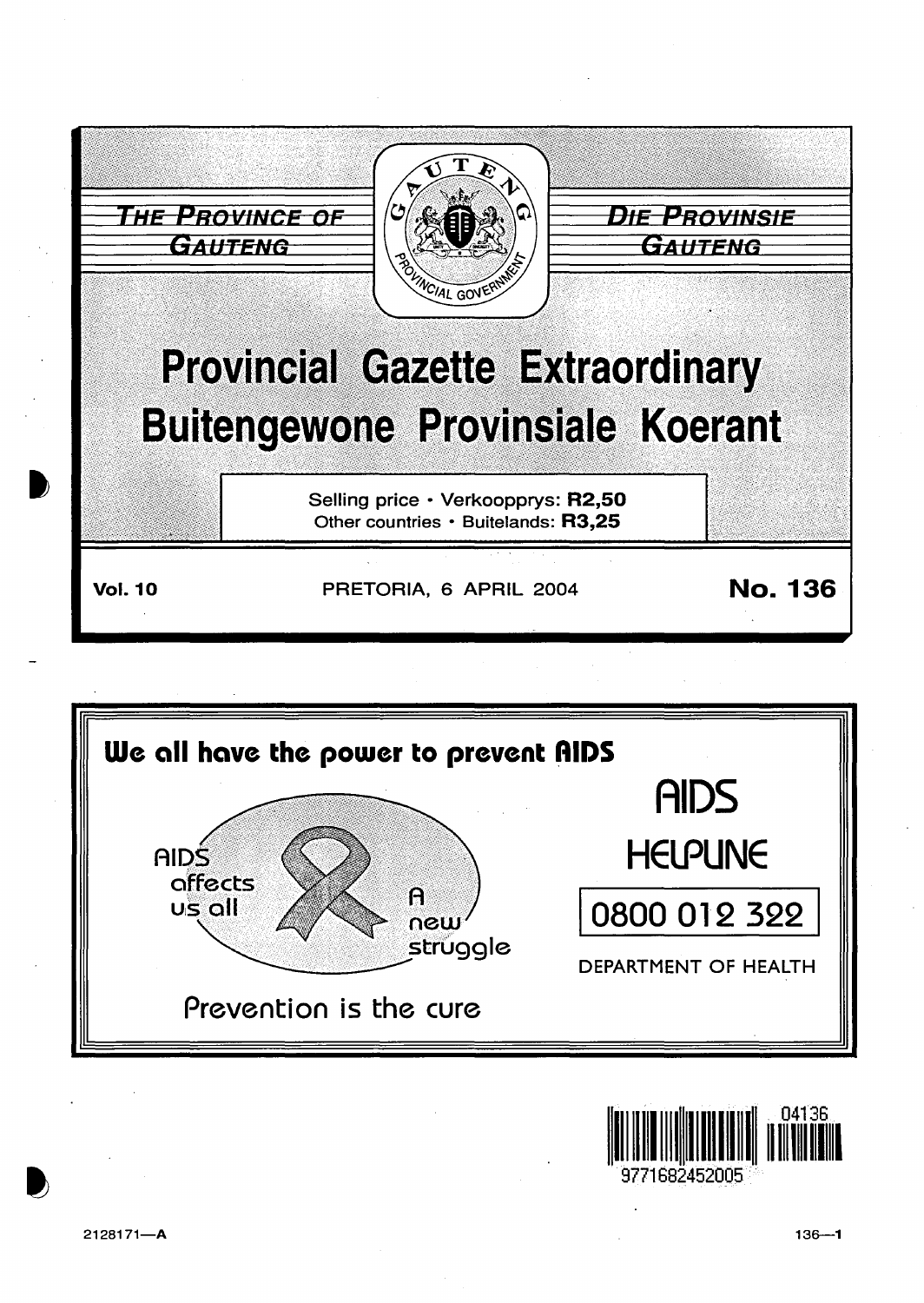# **CONTENTS • INHOUD**  No. Page Gazette No. No. **LOCAL AUTHORITY NOTICE** 602 Gauteng Removal of Restrictions Act (3/1996): City of Johannesburg: Removal of conditions: Erf 196, Hyde Park Extension 21 .........••...•.•......•.••.........•.•..•....•.••.......•...••..•......•....••......•..•...........•.•................••.•......•......••........................ 3 136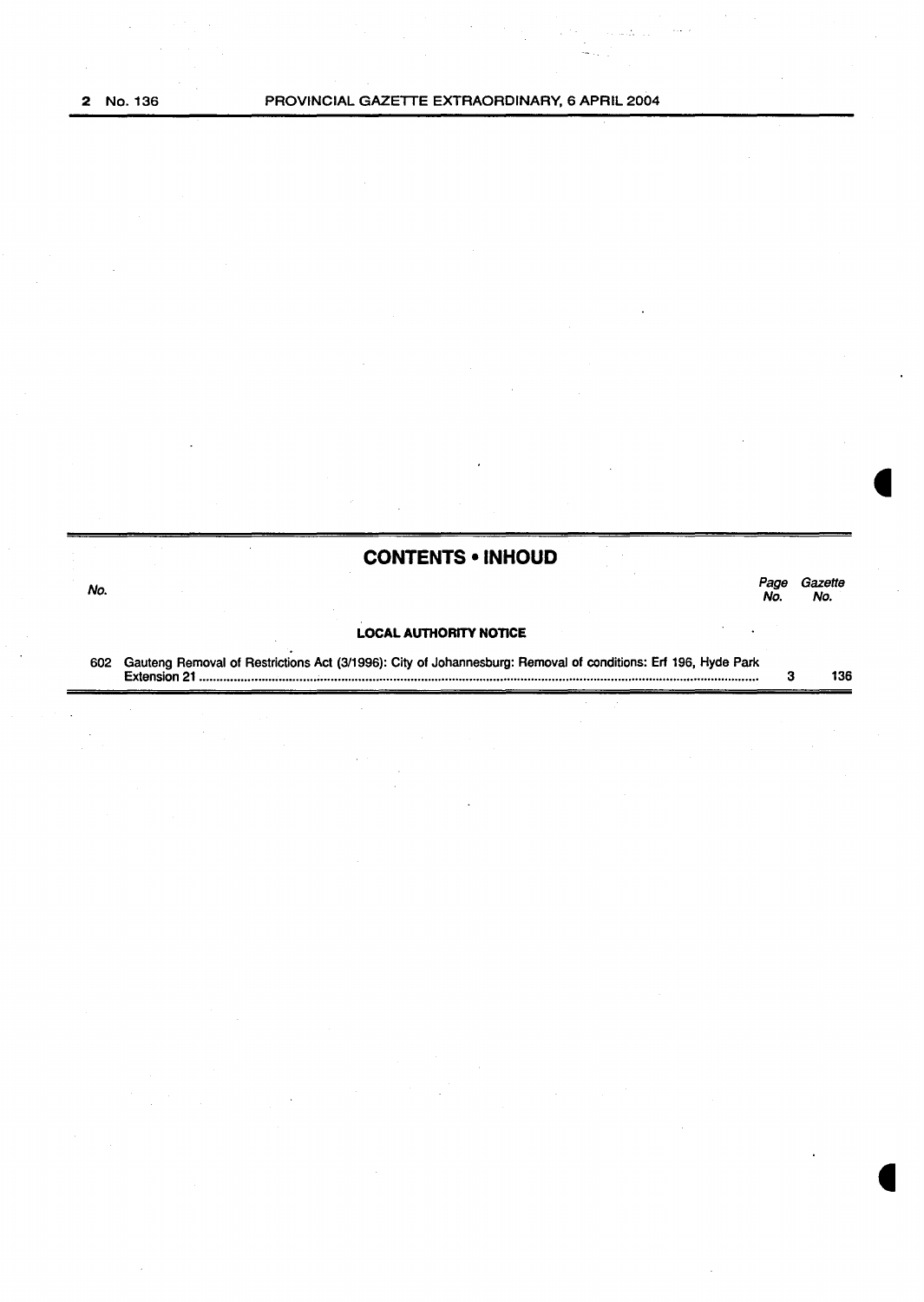BUITENGEWONE PROVINSIALE KOERANT, 6 APRIL 2004

No. 136 3

### LOCAL AUTHORITY NOTICE

#### LOCAL AUTHORITY NOTICE 602

CITY OF JOHANNESBURG REMOVAL OF RESTRICTION ACT, 1996 (Act No 3 of 1996) NOTICE NR 302/2004

It is hereby notified in terms of section 6(8) of the Removal of Restriction Act, 1996, that the City of Johannesburg has approved that:

- 1) Conditions B(a), (b), (c), (d), (e), (f), (g), (j), (k), (l) (m)(i), (m)(ii), (n) and (o) in Deed of Transfer T9827/92 and Condition 11 from Notarial Deed of Lease K3383/90 in respect of Erf 196 Hyde Park Extension 21 be removed; and
- 2) Sandton Town-Planning Scheme, 1980, be amended by the rezoning of. Erf 196 Hyde Park Extension 21 from "Residential 1" permitting one dwelling per erf to "Residential 3", subject to certain conditions, which amendment scheme will be known as Sandton Amendment Scheme 0009E as indicated on the approved application which are open"for inspection at the office of the Executive Director: Development Planning, Transportation and Environment, 158 Loveday street, Braamfontein,  $8<sup>th</sup>$  floor, A Block, Civic **Centre**
- 3) Sandton-Amendment Scheme 0009E will come into operation 28 days after the date of publication hereof

Executive Director: Development Planning, Transportation and Environment

#### PLAASLIKE BESTUURSKENNISGEWING 602

STAD VAN JOHANNESBURG GAUTENG WET OP OPHEFFING VAN BEPERKING, 1996 (WET No 3 VAN 1996) KENNISGEWING NR 302/2004

Hierby word ingevolge bepalings van artikel 6 (8) van die Gauteng Wet op Opheffing van Beperkings,1996, bekendgemaak dat die Stad van Johannesburg goegekeur het dat;

- 1) voorwaardes B(a}, (b), (c), (d), (e), (f), (g), fj), (k), (1), (m)(i), (m}(ii), (n) en (o) in Akte van Transport T9827/92 en voorwaarde 11 in Notariele Akte van Huur K3383/90 met betrekking tot Erf 196 Hyde Park Uitbreiding 21 opgehef word; en
- 2) Sandton-dorpsbeplanningskema, 1980, gewysig word die hersonering van Erf 196 Hyde Park Uitbreiding 21, vanaf "Residensieel 1" met een wooneenheid per erf na "Residensieel 3", onderworpe aan sekere voorwaardes, welke wysigingskema bekend sal staan as Sandton-wysigingskema 0009E soos aangedui op die goedgekeurde aansoek wat ter insae Iê in die kantoor van die Uitvoerende Direkteur: Ontwikkelings Beplanning, Vervoer en Omgewing, 158 Loveday straat, Braamfontein, Bste vloer, A Blok, Burgersentrum
- 3) Wysigingskema 0009E sal in werking tree 28 dae vanaf die datum van publikasie hiervan.

#### Uitvoerende Dlrekteur: Ontwlkkellngs Beplanning, Vervoer en Omgewing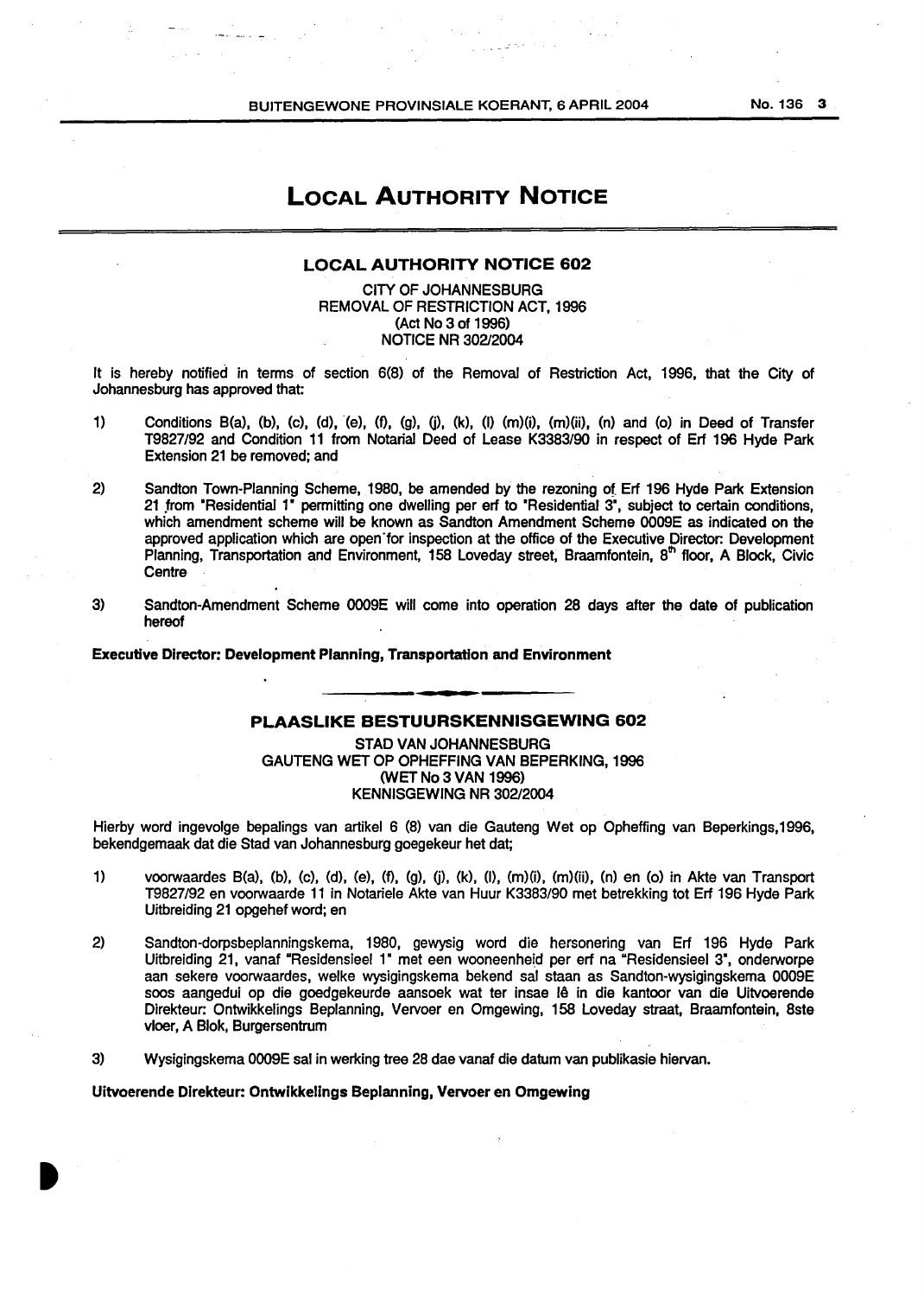Frinted by the Government Printer, Bosman Street, Private Bag X85, Pretoria, 0001, for the Gauteng Provincial Administration, Johannesburg<br>Gedruk deur die Staatsdrukker, Bosmanstraat, Privaat Sak X85, Pretoria, 0001, vir d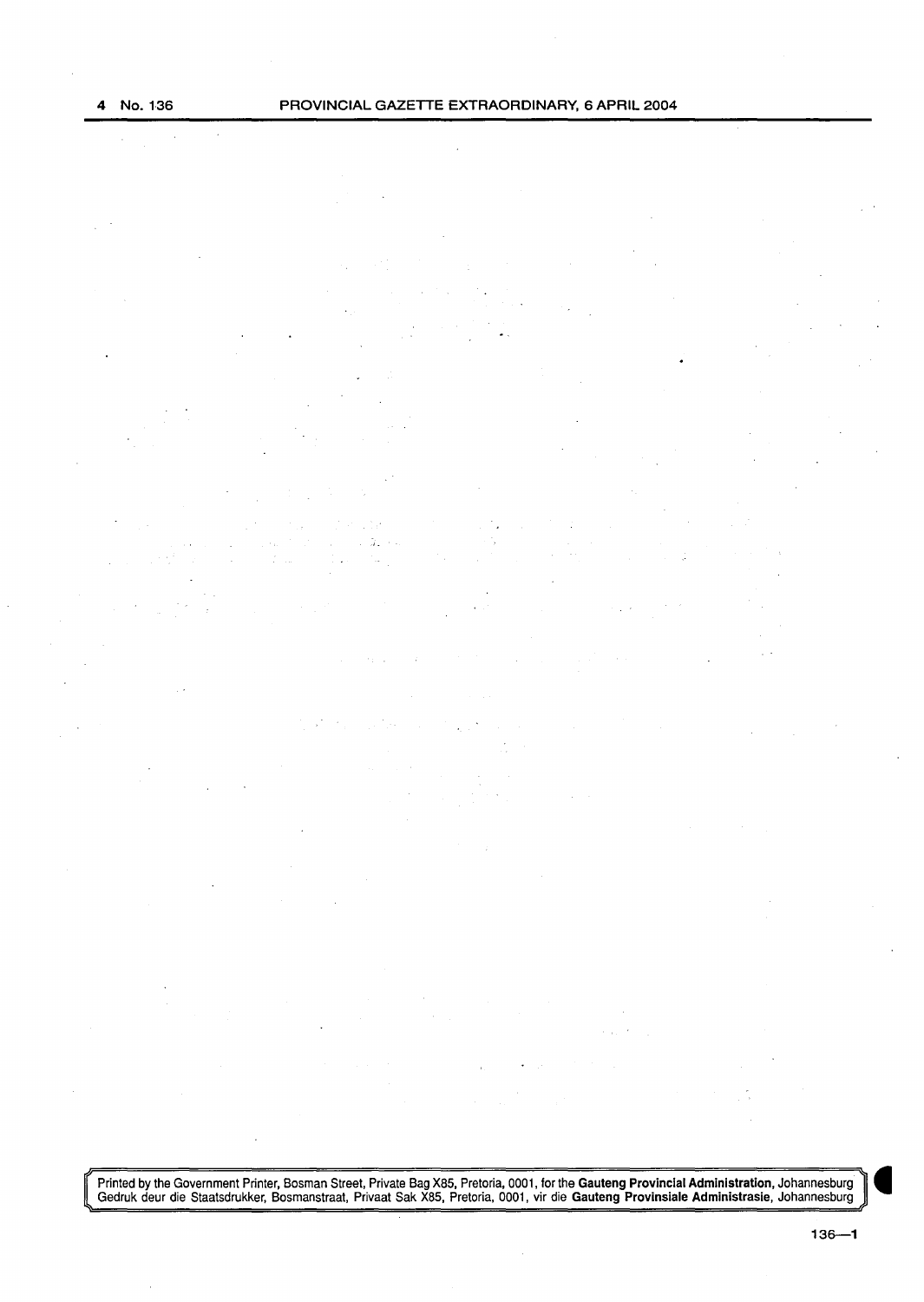





9771682452005